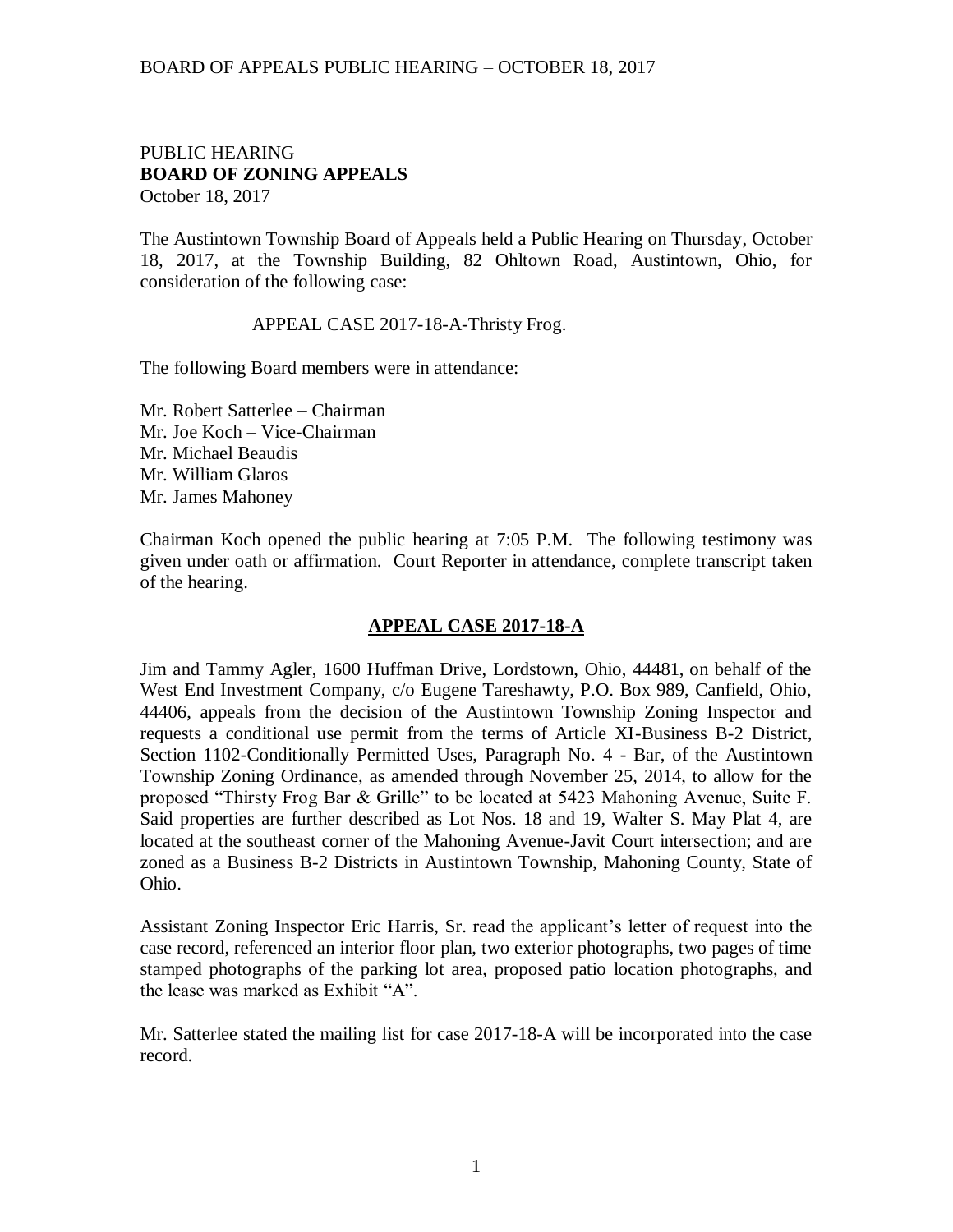# BOARD OF APPEALS PUBLIC HEARING – OCTOBER 18, 2017

James Agler, 1600 Huffman Drive, Lordstown, Ohio, 44481, stated he did a study of the parking and requested the kitchen which measure 800 square feet be removed from the parking calculation. He estimated after removal of the kitchen the business would require 39 parking stalls.

Mr. Satterlee observed the rear parking lot appeared to be unused during his multiple visits to the property. Mr. Agler advised there is a grass area that could be utilized for parking. Mr. Satterlee observed that he did not think there would be a parking problem with the proposed business.

Mr. Beaudis inquired about the patio. Mr. Agler advised the state liquor board must inspect and approve the patio prior to using it. He advised he talked with zoning and is waiting for this approval before building inspections will approve the project. Mr. Beaudis expressed concern about the patio interfering with truck deliveries. Mr. Agler stated he contacted the delivery companies and they can cart or dolly supplies to the other businesses.

Mr. Koch asked if he is leasing or purchasing the property. Mr. Agler advised he has a lease. He has purchased Marino's liquor license and will operate under it until its transferred. Mr. Koch asked if the State would approve a portable fence. Mr. Agler stated they have to keep people with alcohol inside the fence and both building and fire have differing requirements regarding a gate.

Tammy Agler, 1600 Huffman Drive, Lordstown, Ohio, 44481, stated she met with an official from the liquor department on this date and the fence cannot be portable. Mr. Agler stated there will be no roof on the patio area. There will be no music or speakers on the patio. No alcohol will be served but customers can carry their dinks out to the patio.

Mr. Satterlee inquired about the menu. Mr. Agler stated they will have a short order menu but nothing that will require a chef. They will use a lot of pre-frozen items from Kaliel Brothers. Cooking will be from the freezer to the grill. They will have a lunch menu consisting mostly of sandwiches and appetizers such as french fries, onion rings, deep fried vegetables, and wings. There will be fish and rib dinners offered on Fridays from 5:00 P.M. to 8:00 P.M. and 4:00 P.M. to 12:00 P.M. on Saturdays. The bartenders will service the booths. There will be a total of 12 employees to start with an average of three per evening and less during the day. Sunday is beer sales only but they have applied for Sunday liquor sales.

Mr. Beaudis asked that the rear parking lot be stripped. Mr. Agler stated the lease stipulates the parking lot will be sealed and striped and the dumpster area will be cleaned up. Mr. Beaudis requested the dumpster be enclosed. Mr. Agler stated they do not have a dumpster but rather the dumpster is for the entire plaza. Mr. Beaudis suggested the other tenants participate in the enclosure process. Mark Tareshawty, Canfield, Ohio, stated the three dumpsters can be put together and possibly reduced to two dumpsters.